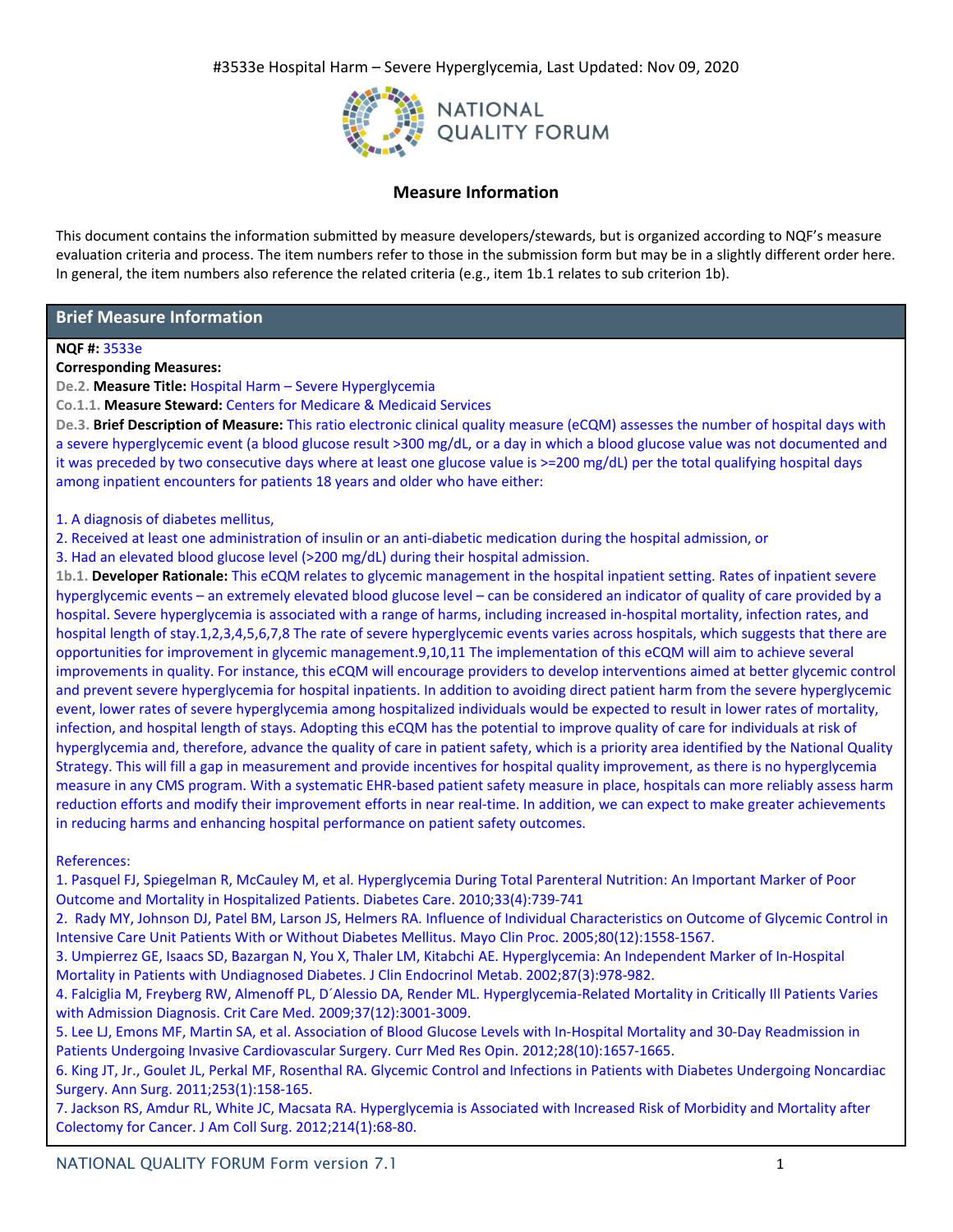8. Umpierrez GE, Hellman R, Korytkowski MT, et al. Management of Hyperglycemia in Hospitalized Patients in Non-Critical Care Setting: An Endocrine Society Clinical Practice Guideline. J Clin Endocrinol Metab. 2012;97(1):16-38. 9. Swanson CM, Potter DJ, Kongable GL, Cook CB. Update on Inpatient Glycemic Control in Hospitals in the United States. Endocr

Pract. 2011;17(6):853-861.

10. Cook CB, Kongable GL, Potter DJ, Abad VJ, Leija DE, Anderson M. Inpatient Glucose Control: A Glycemic Survey of 126 U.S. Hospitals. J Hosp Med. 2009;4(9):E7-E14.

11. Matheny ME, Shubina M, Kimmel ZM, Pendergrass ML, Turchin A. Treatment Intensification and Blood Glucose Control among Hospitalized Diabetic Patients. J Gen Intern Med. 2008;23(2):184-189.

**S.4. Numerator Statement:** The total number of hyperglycemic days across all encounters divided by the total number of eligible days across all encounters. Hospital days are measured in 24-hour periods, starting from the time of arrival at the hospital (including Emergency Department). Days with a hyperglycemic event are defined as:

- A day with at least one blood glucose value >300 mg/dL; or

- A day in which a blood glucose value was not documented and it was preceded by two consecutive days where at least one glucose value is >=200 mg/dL.

We do not count >300 mg/DL events the first 24-hour period after admission to the hospital (including the Emergency Department) or the last time period before discharge, if it was less than 24 hours.

**S.6. Denominator Statement:** The initial population is all patients 18 years and older at the start of the measurement period with a discharged inpatient hospital admission during the measurement period, as well as either:

1. A diagnosis of diabetes that starts before or during the encounter; or

- 2. Administration of at least one dose of insulin or any anti-diabetic medication during the encounter; or
- 3. Presence of at least one blood glucose value >200 mg/dL at any time during the encounter.

The eCQM includes inpatient encounters which began in the Emergency Department or in observation status.

The denominator is the total number of eligible days across all encounters which match the initial population criteria. We do not count the the first 24-hour period after admission to the hospital (including the Emergency Department) or the last time period before the discharge, if it was less than 24 hours. By excluding the first 24 hours of admission, we allow for correction of severe hyperglycemia that was present on admission. By excluding the last time period before discharge if it was less than 24 hours, we account for the fact that hospitals may not always be able to check glucose during the last time period, especially if it is only a few hours long. Eligible encounters that exceed 10 days are truncated to equal 10 days.

**S.8. Denominator Exclusions:** N/A; there are no denominator exclusions.

**De.1. Measure Type:** Outcome **S.17. Data Source:** Electronic Health Records

**S.20. Level of Analysis:** Facility

**IF Endorsement Maintenance – Original Endorsement Date:** Jul 31, 2020 **Most Recent Endorsement Date:** Jul 31, 2020

**IF this measure is included in a composite, NQF Composite#/title:**

**IF this measure is paired/grouped, NQF#/title:**

De.4. IF PAIRED/GROUPED, what is the reason this measure must be reported with other measures to appropriately interpret **results?** This eCQM is intended to be used simultaneously with the eCQM assessing severe hypoglycemia events (NQF#3503e) during acute short-term care admissions for patients age 18 years and older. The Hospital Harm - Severe Hypoglycemia eCQM functions as a balancing measure for this eCQM by minimizing the potential for unintended consequences such as fluctuating glycemic values and hypoglycemia.

# **1. Evidence, Performance Gap, Priority – Importance to Measure and Report**

Extent to which the specific measure focus is evidence-based, important to making significant gains in healthcare quality, and improving health outcomes for a specific high-priority (high-impact) aspect of healthcare where there is variation in or overall lessthan-optimal performance. Measures must be judged to meet all sub criteria to pass this criterion and be evaluated against the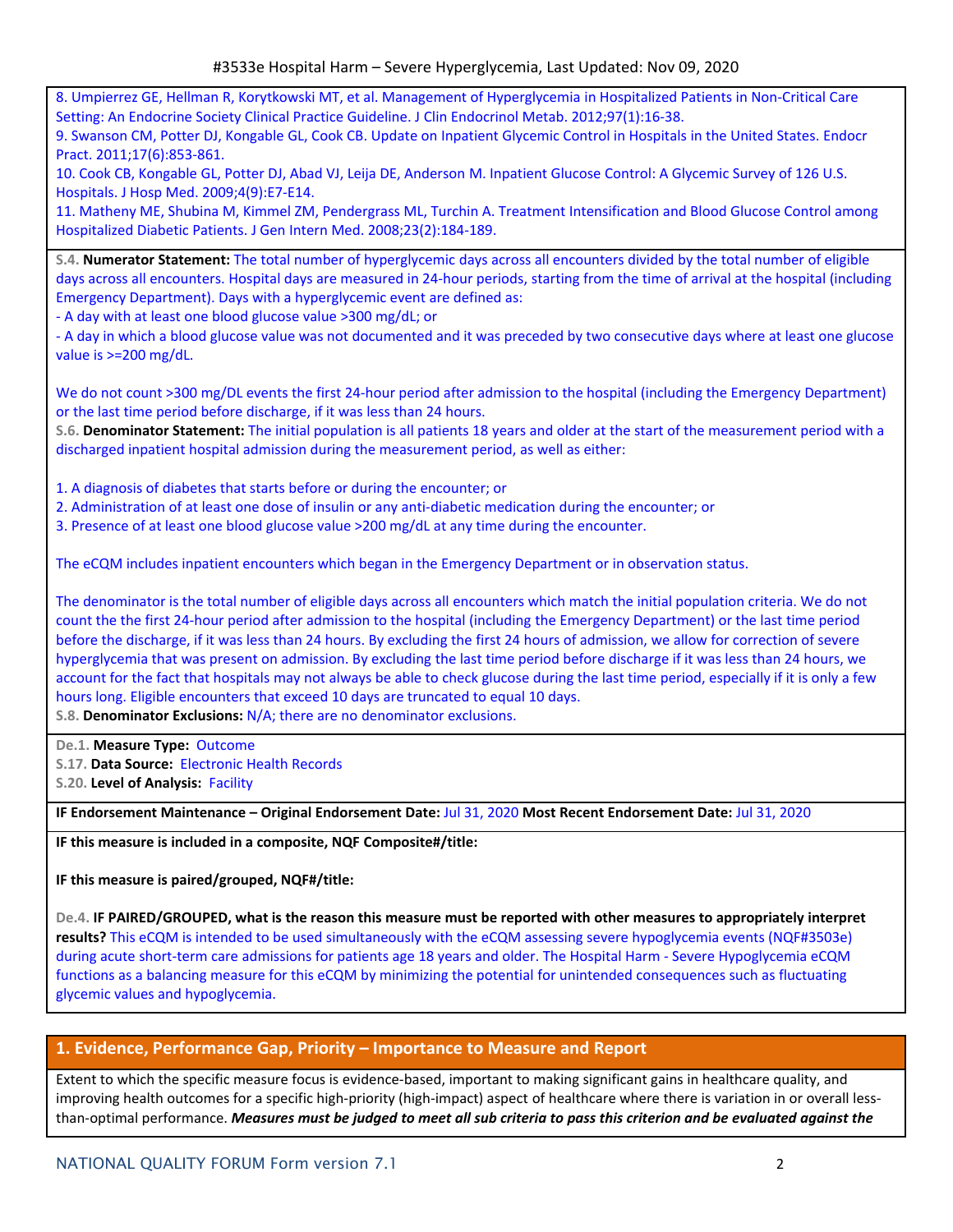### *remaining criteria.*

# **1a. Evidence to Support the Measure Focus – See attached Evidence Submission Form**

HospitalHarm\_HyperglycemiaEvidenceForm-637088185545788261.docx

**1a.1 For Maintenance of Endorsement: Is there new evidence about the measure since the last update/submission?**  Do not remove any existing information. If there have been any changes to evidence, the Committee will consider the new evidence. Please use the most current version of the evidence attachment (v7.1). Please use red font to indicate updated evidence.

Yes

## **1b. Performance Gap**

Demonstration of quality problems and opportunity for improvement, i.e., data demonstrating:

- considerable variation, or overall less-than-optimal performance, in the quality of care across providers; and/or
- Disparities in care across population groups.

1b.1. Briefly explain the rationale for this measure  $(e.g., how the measure will improve the quality of care, the benefits or$ *improvements in quality envisioned by use of this measure)*

If a COMPOSITE (e.g., combination of component measure scores, all-or-none, any-or-none), SKIP this question and answer the *composite questions.*

This eCQM relates to glycemic management in the hospital inpatient setting. Rates of inpatient severe hyperglycemic events – an extremely elevated blood glucose level – can be considered an indicator of quality of care provided by a hospital. Severe hyperglycemia is associated with a range of harms, including increased in-hospital mortality, infection rates, and hospital length of stay.1,2,3,4,5,6,7,8 The rate of severe hyperglycemic events varies across hospitals, which suggests that there are opportunities for improvement in glycemic management.9,10,11 The implementation of this eCQM will aim to achieve several improvements in quality. For instance, this eCQM will encourage providers to develop interventions aimed at better glycemic control and prevent severe hyperglycemia for hospital inpatients. In addition to avoiding direct patient harm from the severe hyperglycemic event, lower rates of severe hyperglycemia among hospitalized individuals would be expected to result in lower rates of mortality, infection, and hospital length of stays. Adopting this eCQM has the potential to improve quality of care for individuals at risk of hyperglycemia and, therefore, advance the quality of care in patient safety, which is a priority area identified by the National Quality Strategy. This will fill a gap in measurement and provide incentives for hospital quality improvement, as there is no hyperglycemia measure in any CMS program. With a systematic EHR-based patient safety measure in place, hospitals can more reliably assess harm reduction efforts and modify their improvement efforts in near real-time. In addition, we can expect to make greater achievements in reducing harms and enhancing hospital performance on patient safety outcomes.

References:

1. Pasquel FJ, Spiegelman R, McCauley M, et al. Hyperglycemia During Total Parenteral Nutrition: An Important Marker of Poor Outcome and Mortality in Hospitalized Patients. Diabetes Care. 2010;33(4):739-741

2. Rady MY, Johnson DJ, Patel BM, Larson JS, Helmers RA. Influence of Individual Characteristics on Outcome of Glycemic Control in Intensive Care Unit Patients With or Without Diabetes Mellitus. Mayo Clin Proc. 2005;80(12):1558-1567.

3. Umpierrez GE, Isaacs SD, Bazargan N, You X, Thaler LM, Kitabchi AE. Hyperglycemia: An Independent Marker of In-Hospital Mortality in Patients with Undiagnosed Diabetes. J Clin Endocrinol Metab. 2002;87(3):978-982.

4. Falciglia M, Freyberg RW, Almenoff PL, D´Alessio DA, Render ML. Hyperglycemia-Related Mortality in Critically Ill Patients Varies with Admission Diagnosis. Crit Care Med. 2009;37(12):3001-3009.

5. Lee LJ, Emons MF, Martin SA, et al. Association of Blood Glucose Levels with In-Hospital Mortality and 30-Day Readmission in Patients Undergoing Invasive Cardiovascular Surgery. Curr Med Res Opin. 2012;28(10):1657-1665.

6. King JT, Jr., Goulet JL, Perkal MF, Rosenthal RA. Glycemic Control and Infections in Patients with Diabetes Undergoing Noncardiac Surgery. Ann Surg. 2011;253(1):158-165.

7. Jackson RS, Amdur RL, White JC, Macsata RA. Hyperglycemia is Associated with Increased Risk of Morbidity and Mortality after Colectomy for Cancer. J Am Coll Surg. 2012;214(1):68-80.

8. Umpierrez GE, Hellman R, Korytkowski MT, et al. Management of Hyperglycemia in Hospitalized Patients in Non-Critical Care Setting: An Endocrine Society Clinical Practice Guideline. J Clin Endocrinol Metab. 2012;97(1):16-38.

9. Swanson CM, Potter DJ, Kongable GL, Cook CB. Update on Inpatient Glycemic Control in Hospitals in the United States. Endocr Pract. 2011;17(6):853-861.

10. Cook CB, Kongable GL, Potter DJ, Abad VJ, Leija DE, Anderson M. Inpatient Glucose Control: A Glycemic Survey of 126 U.S. Hospitals. J Hosp Med. 2009;4(9):E7-E14.

11. Matheny ME, Shubina M, Kimmel ZM, Pendergrass ML, Turchin A. Treatment Intensification and Blood Glucose Control among Hospitalized Diabetic Patients. J Gen Intern Med. 2008;23(2):184-189.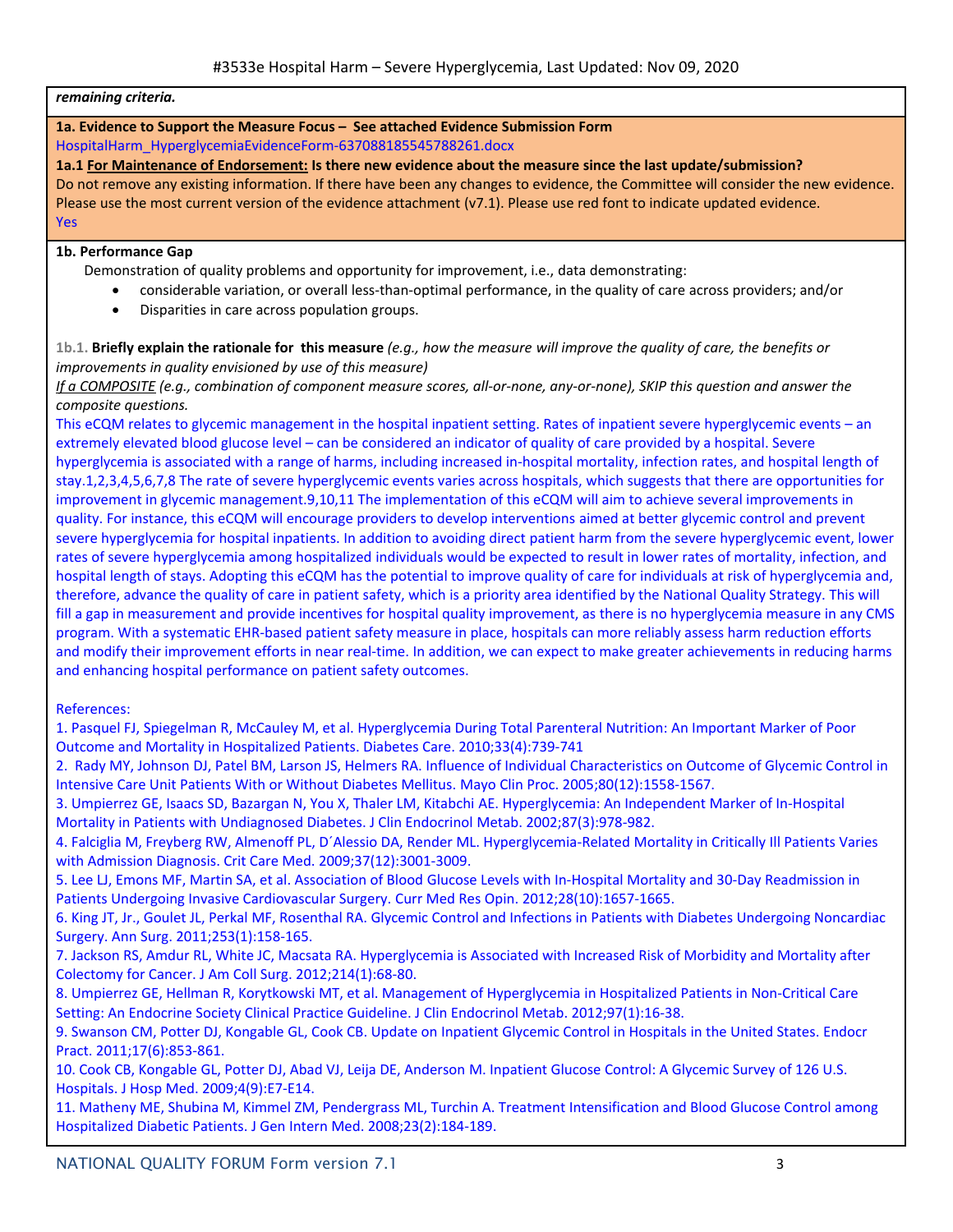1b.2. Provide performance scores on the measure as specified (current and over time) at the specified level of analysis. (This is required for maintenance of endorsement. Include mean, std dev, min, max, interquartile range, scores by decile. Describe the data source including number of measured entities; number of patients; dates of data; if a sample, characteristics of the entities include.) This information also will be used to address the sub-criterion on improvement (4b1) under Usability and Use.

This eCQM was tested with seven hospitals in four regions (West, Midwest, Southeast, South). Hospitals varied in size (100-799 beds) and EHR systems (Cerner, Meditech, Epic). Six of the seven hospitals were teaching hospitals, and two were located in rural areas while five hospitals were located in urban areas. A detailed list of the characteristics of measured facilities and patient population can be found in the attached Measure Testing Form, Section 1.7.

The measure performance, including the denominator observations (hospital days), numerator observations (hospital days), and performance rate by hospital, follows.

Hospital 1

- Data collection period: 1/1/2018 3/31/2018
- Denominator: 4,776
- Numerator: 510
- Performance rate: 10.1%
- 95% confidence interval: 9.8%, 11.6%
- Standard Deviation: 0.5%

### Hospital 2

- Data collection period: 1/1/2018 3/31/2018
- Denominator: 1,362
- Numerator: 112
- Performance rate: 8.2%
- 95% confidence interval: 6.8%, 9.7%
- Standard Deviation: 0.7%

Hospital 3

- Data collection period: 1/1/2018 3/31/2018
- Denominator: 2,643
- Numerator: 330
- Performance rate: 12.5%
- 95% confidence interval: 11.2%, 13.7%
- Standard Deviation: 0.6%

### Hospital 4

- Data collection period: 1/1/2018 3/31/2018
- Denominator: 4,219
- Numerator: 548
- Performance rate: 13.0%
- 95% confidence interval: 12.0%, 14.0%
- Standard Deviation: 0.5%

### Hospital 5

- Data collection period: 1/1/2018 10/31/2018
- Denominator: 3,413
- Numerator: 667
- Performance rate: 19.5%
- 95% confidence interval: 18.2%, 20.9%
- Standard Deviation: 0.7%

### Hospital 6

- Data collection period: 1/1/2018 - 10/31/2018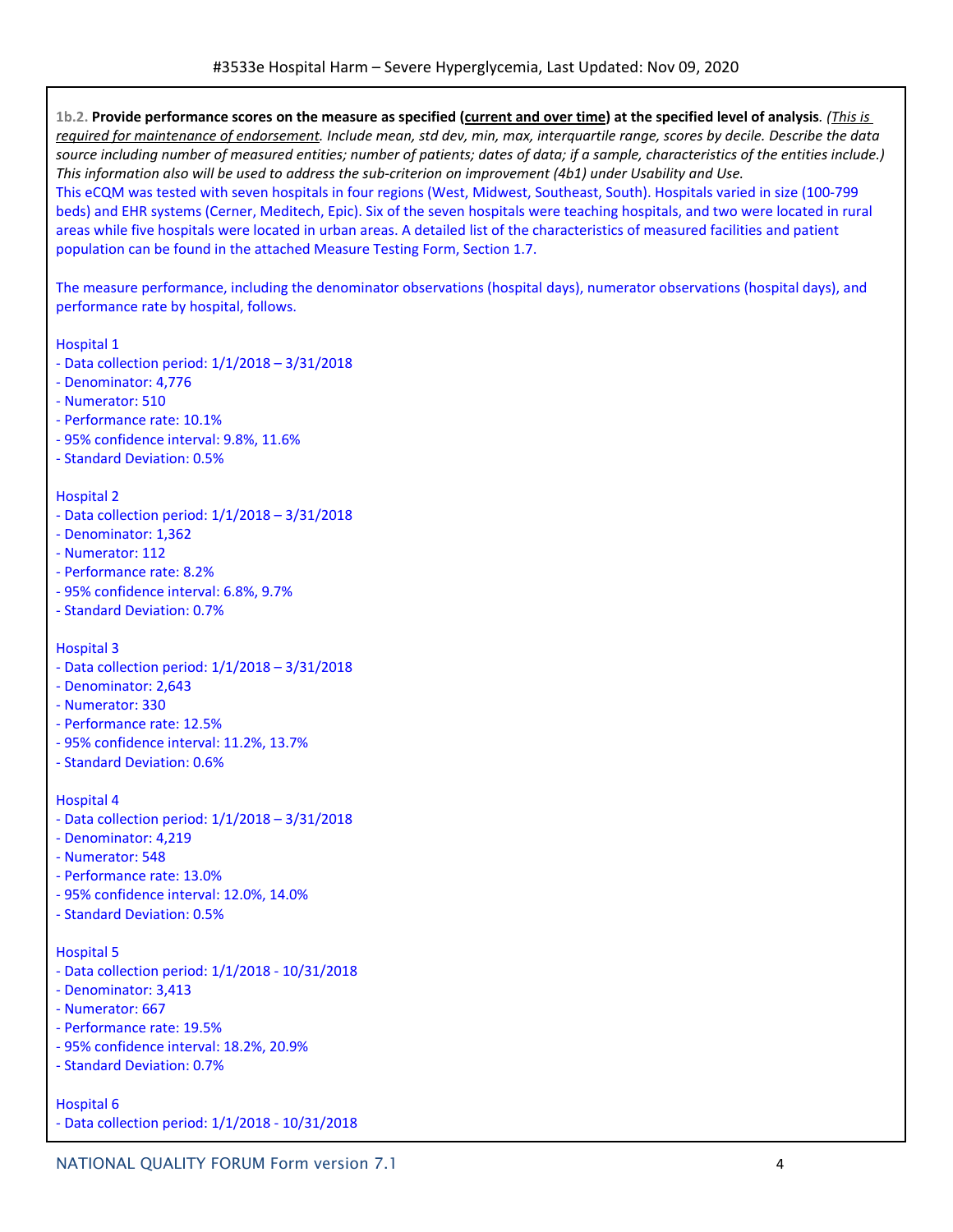#3533e Hospital Harm – Severe Hyperglycemia, Last Updated: Nov 09, 2020 - Denominator: 3,323 - Numerator: 512 - Performance rate: 15.4% - 95% confidence interval: 14.2%, 16.7% - Standard Deviation: 0.6% Hospital 7 - Data collection period: 1/1/2018 - 10/31/2018 - Denominator: 25,595 - Numerator: 3,865 Hospital 7 was not able to map POC glucose lab data at the time of testing, and therefore we could not include this hospital in the calculation of the performance rate. Of note, Hospital 7 did have POC glucose lab data that were available in structured fields, deemed accurate, and captured as part of normal clinical workflow, however these data were not codified using national standards nor were they mapped to such in the EHR system. Overall Performance Rate for Hospitals 1-6 - Performance Rate: 13.6% - 95% confidence interval: 13.1%, 14.1% - Standard deviation: 0.2% 1b.3. If no or limited performance data on the measure as specified is reported in 1b2, then provide a summary of data from the literature that indicates opportunity for improvement or overall less than optimal performance on the specific focus of **measurement.** N/A 1b.4. Provide disparities data from the measure as specified (current and over time) by population group, e.g., by race/ethnicity, gender, age, insurance status, socioeconomic status, and/or disability. (This is required for maintenance of endorsement. Describe the data source including number of measured entities; number of patients; dates of data; if a sample, characteristics of the entities included.) For measures that show high levels of performance, i.e., "topped out", disparities data may demonstrate an opportunity for improvement/gap in care for certain sub-populations. This information also will be used to address the sub-criterion on *improvement (4b1) under Usability and Use.* Data below are from initial development testing; this eCQM is not yet implemented. The measure performance was stratified for disparities by age, gender, race, and ethnicity. Hospital 1 (Alpha dataset per Testing Form) - Data collection period: 1/1/2018 – 3/31/2018 - Denominator (number of eligible hospital days): 4,776 Hospital 2 (Alpha dataset per Testing Form) - Data collection period: 1/1/2018 – 3/31/2018 - Denominator (number of eligible hospital days): 1,362 Hospital 3 (Alpha dataset per Testing Form) - Data collection period: 1/1/2018 – 3/31/2018 - Denominator (number of eligible hospital days): 2,643 Hospital 4 (Alpha dataset per Testing Form) - Data collection period: 1/1/2018 – 3/31/2018 - Denominator (number of eligible hospital days): 4,219 Hospital 5 (Beta dataset per Testing Form) - Data collection period: 1/1/2018 - 10/31/2018 - Denominator (number of eligible hospital days): 3,413 Hospital 6 (Beta dataset per Testing Form) - Data collection period: 1/1/2018 - 10/31/2018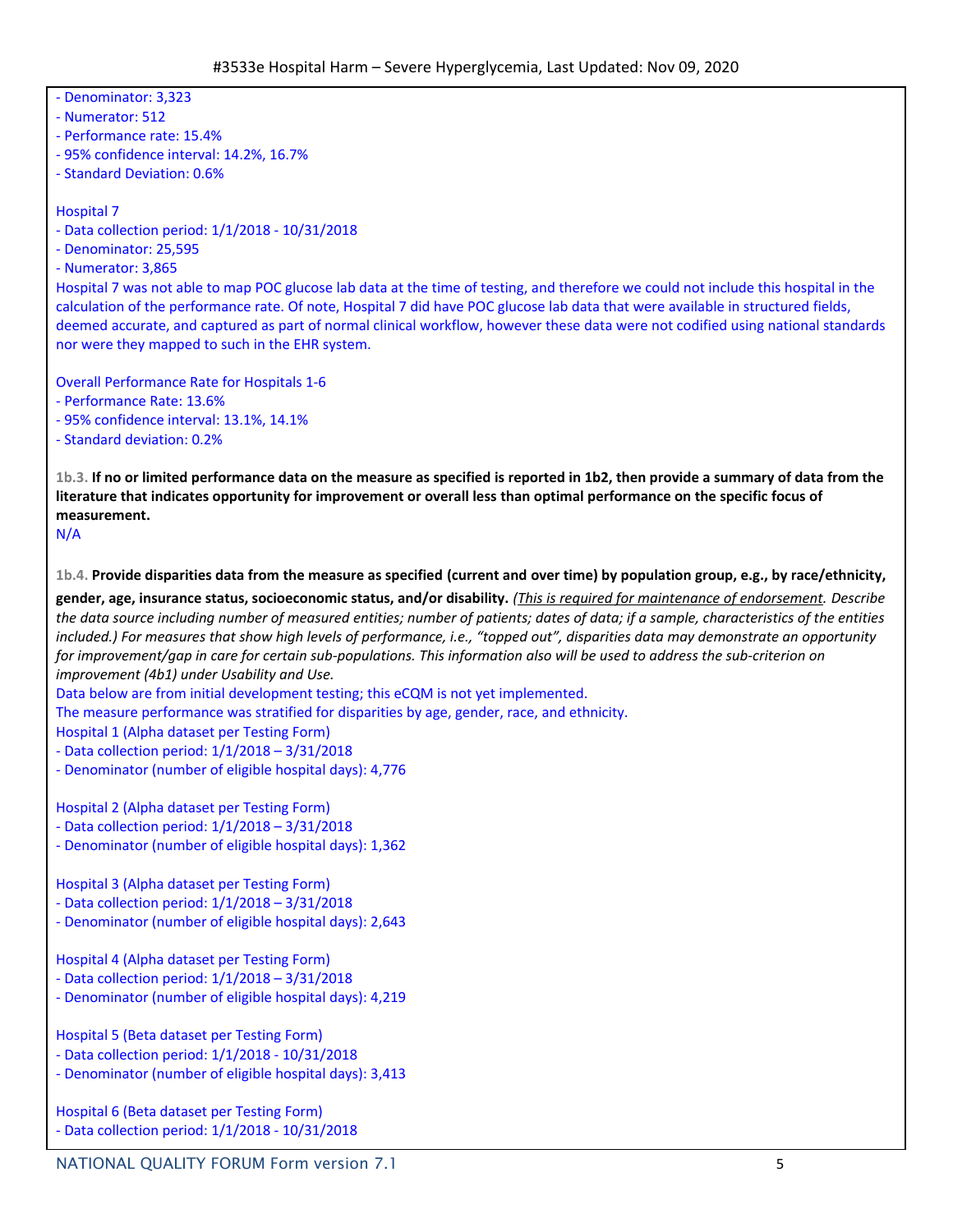- Denominator (number of eligible hospital days): 3,323

Across Sites (n = 19,736, 6 hospitals) Age//Denominator//Numerator//Measure Rate (95% Confidence Interval) 18-64//7,471//1,128//15.1% (14.1%, 16.1%) 65+//12,265//1,551//12.6% (12.1%, 13.3%)

Gender//Denominator//Numerator//Measure Rate (95% Confidence Interval) Male//10,037 //1,265//12.6% (12.0%, 13.3%) Female//9,699//1,414//14.6% (13.9%, 15.3%)

Race//Denominator//Numerator//Measure Rate (95% Confidence Interval) Black or African American//1,597//219//13.7% (12.1%, 15.5%) White//14,094//2,000//14.2% (13.6%, 14.8%) Other//3,911//450//11.5% (10.5%, 12.6%) Unknown//134//10//7.5% (3.6%, 13.3%)

Ethnicity//Denominator//Numerator//Measure Rate (95% Confidence Interval) Hispanic or Latino//1.149//126//11.0% (9.2%, 12.9%) Non-Hispanic//12,876//1,887//14.7% (14.1%, 15.3%) Unknown//5,711//666//11.7% (10.8%, 12.5%)

While testing meets or exceeds NQF requirements for number of facilities and EHRs, we note that these results are derived from a small dataset that may not be generalizable to the entire population. The disparities datasets include characteristics that may be documented as 'unknown' in some facilities, which limits the usability of the results.

1b.5. If no or limited data on disparities from the measure as specified is reported in 1b.4, then provide a summary of data from the literature that addresses disparities in care on the specific focus of measurement. Include citations. Not necessary if **performance data provided in 1b.4**

N/A

# **2. Reliability and Validity—Scientific Acceptability of Measure Properties**

Extent to which the measure, as specified, produces consistent (reliable) and credible (valid) results about the quality of care when implemented. Measures must be judged to meet the sub criteria for both reliability and validity to pass this criterion and be *evaluated against the remaining criteria.*

**2a.1. Specifications** The measure is well defined and precisely specified so it can be implemented consistently within and across organizations and allows for comparability. eMeasures should be specified in the Health Quality Measures Format (HQMF) and the Quality Data Model (QDM).

**De.5. Subject/Topic Area** *(check all the areas that apply):*

**De.6. Non-Condition Specific***(check all the areas that apply):*

De.7. Target Population Category (Check all the populations for which the measure is specified and tested if any):

S.1. Measure-specific Web Page (Provide a URL link to a web page specific for this measure that contains current detailed specifications including code lists, risk model details, and supplemental materials. Do not enter a URL linking to a home page or to *general information.)*

Final measure specifications for implementation will be made publicly available on CMS' appropriate quality reporting website, once the finalized through the NQF endorsement and CMS pre-rulemaking and rulemaking processes.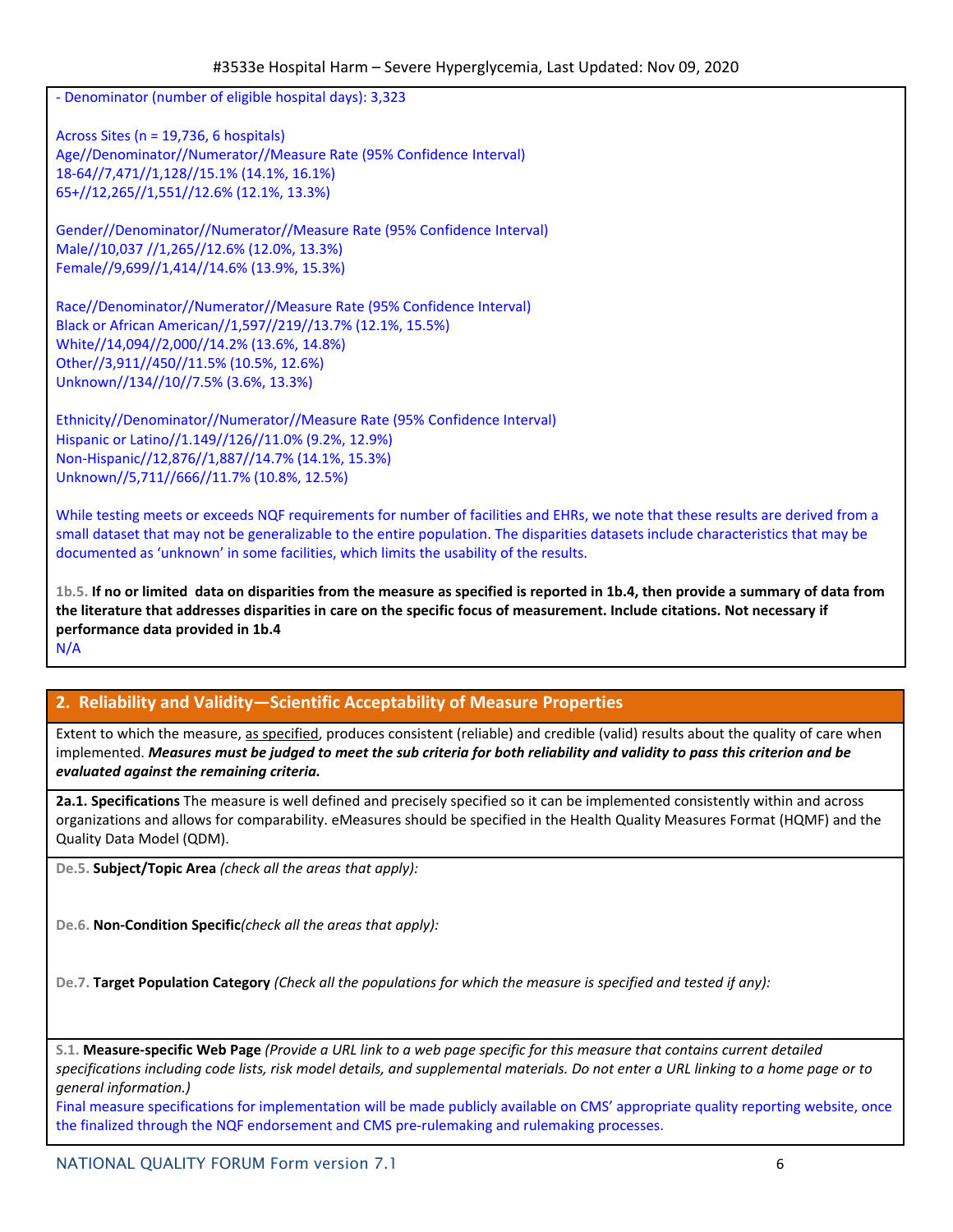**S.2a. If this is an eMeasure**, HQMF specifications must be attached. Attach the zipped output from the eMeasure authoring tool (MAT) - if the MAT was not used, contact staff. (Use the specification fields in this online form for the plain-language description of the specifications)

This is an eMeasure **Attachment:** HospitalHarm\_BonnieTestCasesResults031519.pdf,HyperG\_v5\_7\_Artifacts.zip

S.2b. Data Dictionary, Code Table, or Value Sets (and risk model codes and coefficients when applicable) must be attached. (Excel or *csv file in the suggested format preferred - if not, contact staff)* Attachment **Attachment:** Hospital\_Harm\_Hyperglycemia\_Feasibility\_Scorecard.xlsx

**S.2c.** Is this an instrument-based measure (i.e., data collected via instruments, surveys, tools, questionnaires, scales, etc.)? Attach copy of instrument if available.

No, this is not an instrument-based measure **Attachment:**

**S.2d.** Is this an instrument-based measure (i.e., data collected via instruments, surveys, tools, questionnaires, scales, etc.)? Attach copy of instrument if available. Not an instrument-based measure

**S.3.1. For maintenance of endorsement:** Are there changes to the specifications since the last updates/submission. If yes, update the specifications for S1-2 and S4-22 and explain reasons for the changes in S3.2. No

**S.3.2. For maintenance of endorsement,** please briefly describe any important changes to the measure specifications since last measure update and explain the reasons.

Although this measure is not undergoing maintenance and is being considered for endorsement as a new measure, we would like to provide a comparison between this new eCQM and the previously NQF-endorsed measure from which it was adapted: #2362e Glycemic Control - Hyperglycemia, which was developed by the Health Services Advisory Group (HSAG). The predecessor measure has been subsequently retired by CMS. Adaptations made to the predecessor specifications are as follows:

## Numerator differences:

- The current Hospital Harm – Severe Hyperglycemia eCQM defines a severe hyperglycemic event as a hospital day with at least one blood glucose value >300 mg/dL; or a day in which a blood glucose value was not documented, and it was preceded by two consecutive days where at least one glucose value is >=200 mg/dL.

- The previous NQF-endorsed measure defined hyperglycemic hospital days as days in which: (1) two or more blood glucose levels were elevated (>200 mg/dL [11.1 mmol/L]), measured at least six hours apart; Or (2) a single blood glucose level was elevated, if only one value was available that day; Or (3) no blood glucose level was measured that day, and it was not preceded by two normoglycemic days.

Rationale for the change: Clinical experts supported using a higher threshold to define severe hyperglycemia (>300 mg/dL) as a clearer indication of patient harm. The higher threshold will likely improve the acceptability among clinicians and avoid the unintended consequence of hypoglycemia.

Denominator differences: N/A

Exclusion differences:

- The current Hospital Harm – Severe Hyperglycemia eCQM includes patients on metformin and patients admitted with a diabetic ketoacidosis (DKA) or hyperosmolar hyperglycemic state (HHS).

- The previous NQF-endorsed measure excluded patients on metformin only (i.e., for polycystic ovarian syndrome) and patients admitted with a diagnosis of DKA or HHS.

Rationale for the change: In testing for the current eCQM, a negligible number of patients entered the denominator only through the use of metformin. Clinical experts advised that hospitals should be able to decrease glucose levels below 300 mg/dL within 24 hours for patients admitted for DKA or HHS.

Definition of Hospital Days: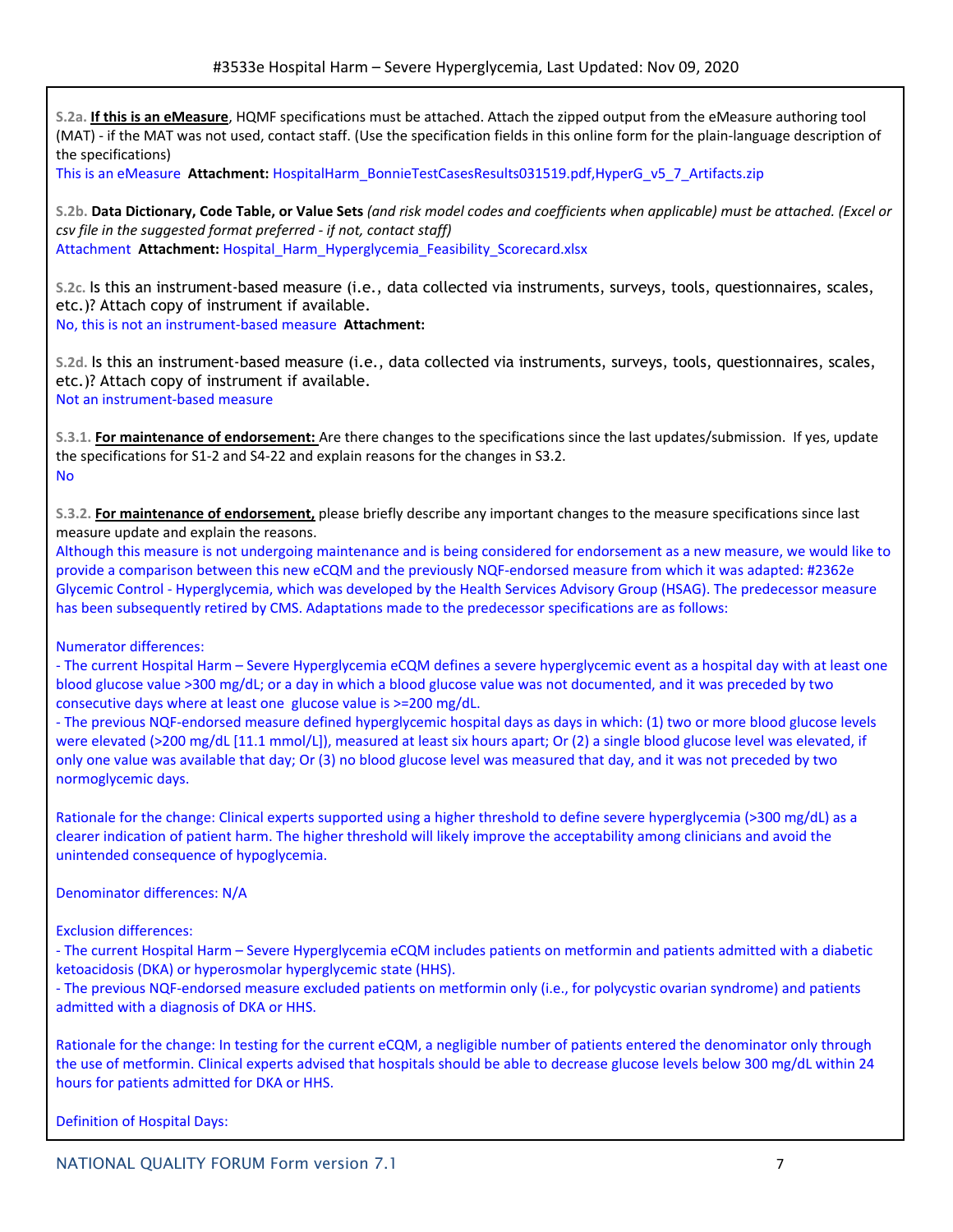- The current Hospital Harm – Severe Hyperglycemia eCQM uses 24-hour windows starting with the arrival date and time to define hospital days.

- The previous NQF-endorsed measure used calendar days to define hospital days.

Rationale for the change: The new approach is easier for hospitals to compute and simplifies the eCQM logic to exclude hyperglycemia that is present on admission.

Risk Adjustment/Stratification:

- The current Hospital Harm – Severe Hyperglycemia eCQM is not risk adjusted or stratified.

- The previous NQF-endorsed measure stratified results by care units (intensive care unit [ICU] vs. non-ICU), type of patients (medical vs. surgical), and daily cumulative steroid dose (<10 mg, 10-499 mg, and >500 mg prednisone equivalents).

Rationale for the change: Input from our clinical experts indicated that although patients in the ICU and those receiving steroids are at increased risk of hyperglycemia, extreme values over 300 mg/dL are avoidable with careful monitoring and proper medical management.

Measure Calculation:

- The current Hospital Harm – Severe Hyperglycemia eCQM calculates the total number of hyperglycemic days across all encounters divided by the total number of eligible days across all encounters.

- The previous NQF-endorsed measure calculated the average percentage of hyperglycemic hospital days in hyperglycemia for each admission.

Rationale for the change: The new approach accounts for the length of stay and mitigates the impact of extreme values on a hospital's score.

S.4. Numerator Statement (Brief, narrative description of the measure focus or what is being measured about the target population, i.e., cases from the target population with the target process, condition, event, or outcome) DO NOT include the rationale for the *measure.*

IF an OUTCOME MEASURE, state the outcome being measured. Calculation of the risk-adjusted outcome should be described in the *calculation algorithm (S.14).*

The total number of hyperglycemic days across all encounters divided by the total number of eligible days across all encounters. Hospital days are measured in 24-hour periods, starting from the time of arrival at the hospital (including Emergency Department). Days with a hyperglycemic event are defined as:

- A day with at least one blood glucose value >300 mg/dL; or

- A day in which a blood glucose value was not documented and it was preceded by two consecutive days where at least one glucose value is >=200 mg/dL.

We do not count >300 mg/DL events the first 24-hour period after admission to the hospital (including the Emergency Department) or the last time period before discharge, if it was less than 24 hours.

S.5. Numerator Details (All information required to identify and calculate the cases from the target population with the target process, condition, event, or outcome such as definitions, time period for data collection, specific data collection items/responses, code/value sets - Note: lists of individual codes with descriptors that exceed 1 page should be provided in an Excel or csv file in *required format at S.2b)*

IF an OUTCOME MEASURE, describe how the observed outcome is identified/counted. Calculation of the risk-adjusted outcome *should be described in the calculation algorithm (S.14).*

This is an eCQM, and therefore uses electronic health record (EHR) data to calculate the measure score. The 24-hour window for data collection is during an inpatient hospitalization, beginning at hospital arrival (whether through the Emergency Department, observation stay, or direct admission to inpatient).

All data elements necessary to calculate this eCQM are defined within value sets available in the Value Set Authority Center (VSAC) and listed below.

Glucose tests are represented by LOINC codes in the value set Glucose Lab Test (2.16.840.1.113762.1.4.1045.134). Codes include laboratory and point-of-care glucose tests, including glucose in blood, serum or plasma, venous blood, and arterial blood; and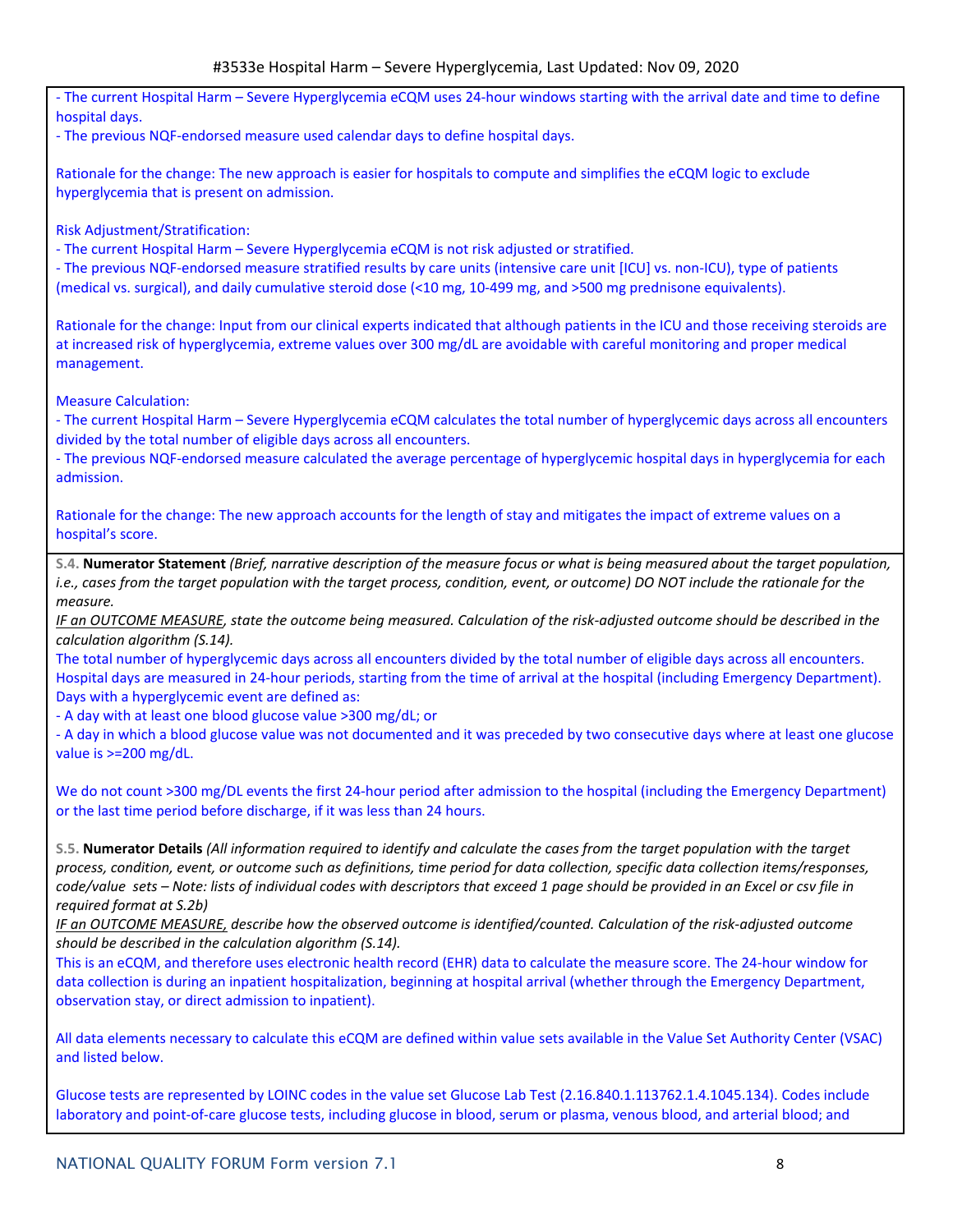fasting glucose in venous blood and serum or plasma.

To access the value sets for the eCQM, please visit the Value Set Authority Center (VSAC), sponsored by the National Library of Medicine, at https://vsac.nlm.nih.gov/.

**S.6. Denominator Statement** *(Brief, narrative description of the target population being measured)* The initial population is all patients 18 years and older at the start of the measurement period with a discharged inpatient hospital admission during the measurement period, as well as either:

1. A diagnosis of diabetes that starts before or during the encounter; or

2. Administration of at least one dose of insulin or any anti-diabetic medication during the encounter; or

3. Presence of at least one blood glucose value >200 mg/dL at any time during the encounter.

The eCQM includes inpatient encounters which began in the Emergency Department or in observation status.

The denominator is the total number of eligible days across all encounters which match the initial population criteria. We do not count the the first 24-hour period after admission to the hospital (including the Emergency Department) or the last time period before the discharge, if it was less than 24 hours. By excluding the first 24 hours of admission, we allow for correction of severe hyperglycemia that was present on admission. By excluding the last time period before discharge if it was less than 24 hours, we account for the fact that hospitals may not always be able to check glucose during the last time period, especially if it is only a few hours long. Eligible encounters that exceed 10 days are truncated to equal 10 days.

S.7. Denominator Details (All information required to identify and calculate the target population/denominator such as definitions. time period for data collection, specific data collection items/responses, code/value sets - Note: lists of individual codes with descriptors that exceed 1 page should be provided in an Excel or csv file in required format at S.2b.)

IF an OUTCOME MEASURE, describe how the target population is identified. Calculation of the risk-adjusted outcome should be *described in the calculation algorithm (S.14).*

This eCQM includes all patients 18 years and older at the start of the measurement period, and all payers. The measurement period is 12 months.

- Glucose tests are represented by LOINC codes in the value set Glucose Lab Test (2.16.840.1.113762.1.4.1045.134).

- Inpatient Encounters are represented using the value set of SNOMEDCT codes (2.16.840.1.113883.3.666.5.307).
- Emergency Department Visits are represented using the value set of SNOMEDCT codes (2.16.840.1.113883.3.117.1.7.1.292).
- Observation Services are represented using the value set of SNOMEDCT codes (2.16.840.1.113762.1.4.1111.143).

- Patients who were given at least one administration of insulin or any anti-diabetic medication during the encounter are defined by the value set of RXNORM codes (2.16.840.1.113883.3.1260.1.1978). This value set includes medications and insulin capable of causing severe hyperglycemia (blood glucose value >300 mg/dL).

- Diabetes are represented using the value set of ICD10CM, ICD9CM, SNOMEDCT codes

(2.16.840.1.113883.3.464.1003.103.12.1001). This value set includes patients diagnosed with diabetes before or during the encounter.

To access the value sets for the eCQM, please visit the Value Set Authority Center, sponsored by the National Library of Medicine, at https://vsac.nlm.nih.gov/.

**S.8. Denominator Exclusions** *(Brief narrative description of exclusions from the target population)* N/A; there are no denominator exclusions.

S.9. Denominator Exclusion Details (All information required to identify and calculate exclusions from the denominator such as definitions, time period for data collection, specific data collection items/responses, code/value sets - Note: lists of individual codes with descriptors that exceed 1 page should be provided in an Excel or csy file in required format at S.2b.) N/A

S.10. Stratification Information (Provide all information required to stratify the measure results, if necessary, including the stratification variables, definitions, specific data collection items/responses, code/value sets, and the risk-model covariates and coefficients for the clinically-adjusted version of the measure when appropriate – Note: lists of individual codes with descriptors that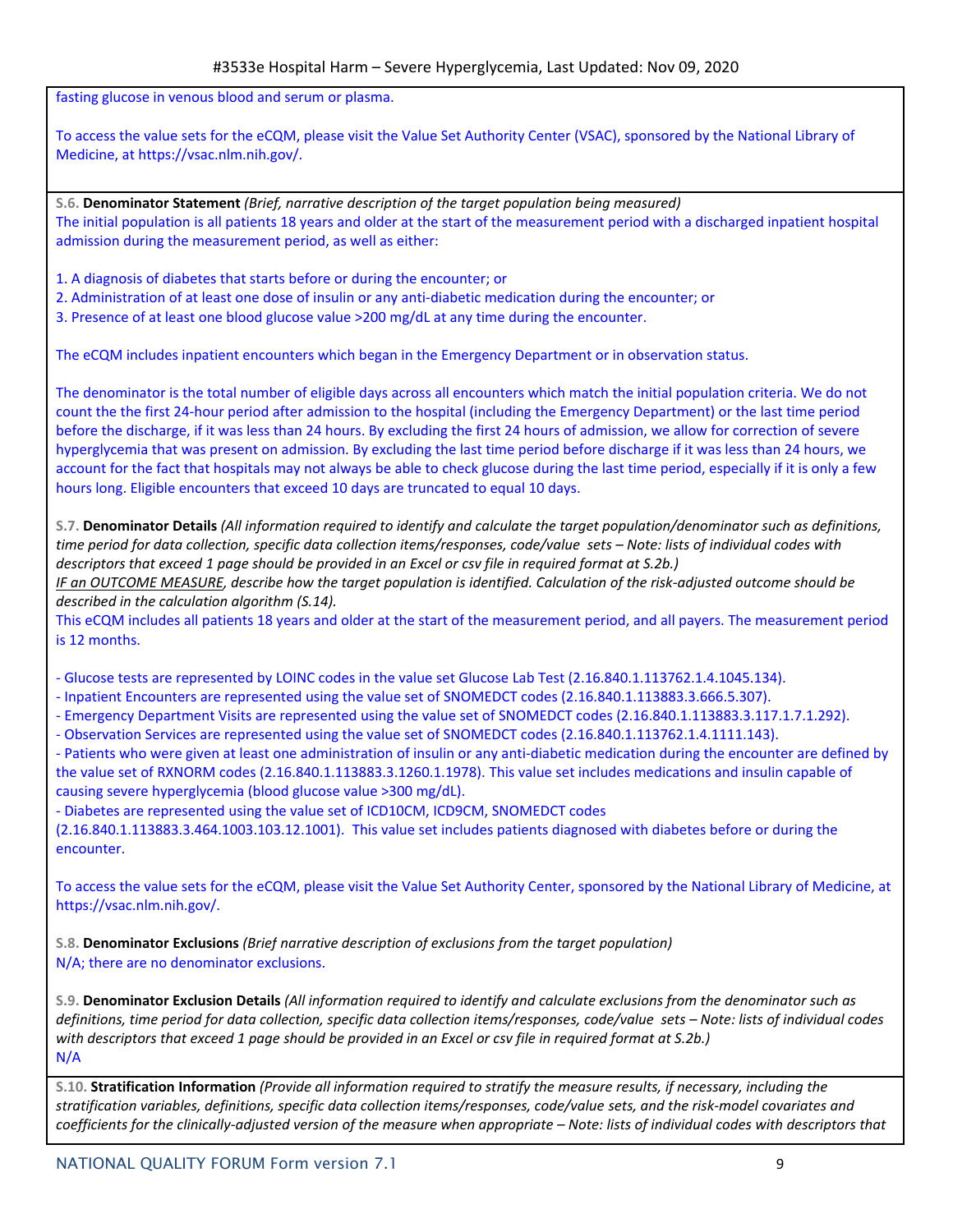*exceed 1 page should be provided in an Excel or csv file in required format with at S.2b.)* N/A; this eCQM is not stratified. **S.11. Risk Adjustment Type** (Select type. Provide specifications for risk stratification in measure testing attachment) No risk adjustment or risk stratification If other: **S.12. Type of score:** Ratio If other: S.13. Interpretation of Score (Classifies interpretation of score according to whether better quality is associated with a higher score, *a lower score, a score falling within a defined interval, or a passing score)* Better quality = Lower score S.14. Calculation Algorithm/Measure Logic (Diagram or describe the calculation of the measure score as an ordered sequence of steps including identifying the target population; exclusions; cases meeting the target process, condition, event, or outcome; time *period for data, aggregating data; risk adjustment; etc.)*

Target population: Inpatient encounters, all payers, where individuals are aged 18 years and older at the start of the measurement period and have:

1. A diagnosis of diabetes that starts before or during the encounter; or

- 2. Administration of at least one dose of insulin or any anti-diabetic medication during the encounter; or
- 3. Presence of at least one blood glucose value >200 mg/dL at any time during the encounter.

To create the denominator:

1. If the inpatient encounter occurred during the measurement period, go to Step 2. If not, do not include in the denominator.

2. Determine the patient's age in years. The patient's age is equal to the measurement period start date minus the birth date. If the patient is at least 18 years old, go to Step 3. If less than 18 years old, do not include in the denominator.

3. Determine if the patient had a diagnosis of diabetes mellitus before or during the hospital encounter, or if the patient was administered at least one dose of insulin or an anti-diabetic medication during the encounter, or if the patient had a glucose level of >200 mg/dL during the hospital encounter. If any of these three conditions exist, then include in the denominator. If not, do not include in the denominator.

4. (As the denominator is measured in days, which are defined as 24-hour periods starting at the time of arrival to the hospital (including the Emergency Department)): if the 24-hour period is not the first 24-hour period of the hospital admission, and is not the last period prior to hospital discharge if less than 24 hours, then include in the denominator. If it is the first 24-hour period or the last period prior to discharge that is less than 24 hours, do not include in the denominator.

a) By excluding for >300 mg/dL events the first 24 hours of admission, we allow for correction of severe hyperglycemia that was present on admission. By excluding the last time period before discharge if it was less than 24 hours, we account for the fact that hospitals may not always be able to check glucose during the last time period, especially if it is only a few hours long.

To create the numerator:

1. During any 24-hour period from arrival to the hospital (including the Emergency Department) except for the first 24-hour period and the last period prior to hospital discharge if less than 24 hours, any 24-hour period with a blood glucose level >300 mg/dL; Or

2. A 24-hour period in which a blood glucose value was not documented, and it was preceded by two consecutive days where at least one glucose value is >=200 mg/dL.

If either of these 2 events occur, then include in the numerator. If not, do not include in the numerator.

S.15. Sampling (If measure is based on a sample, provide instructions for obtaining the sample and quidance on minimum sample *size.)*

IF an instrument-based performance measure (e.g., PRO-PM), identify whether (and how) proxy responses are allowed. N/A; this eCQM does not use a sample or survey.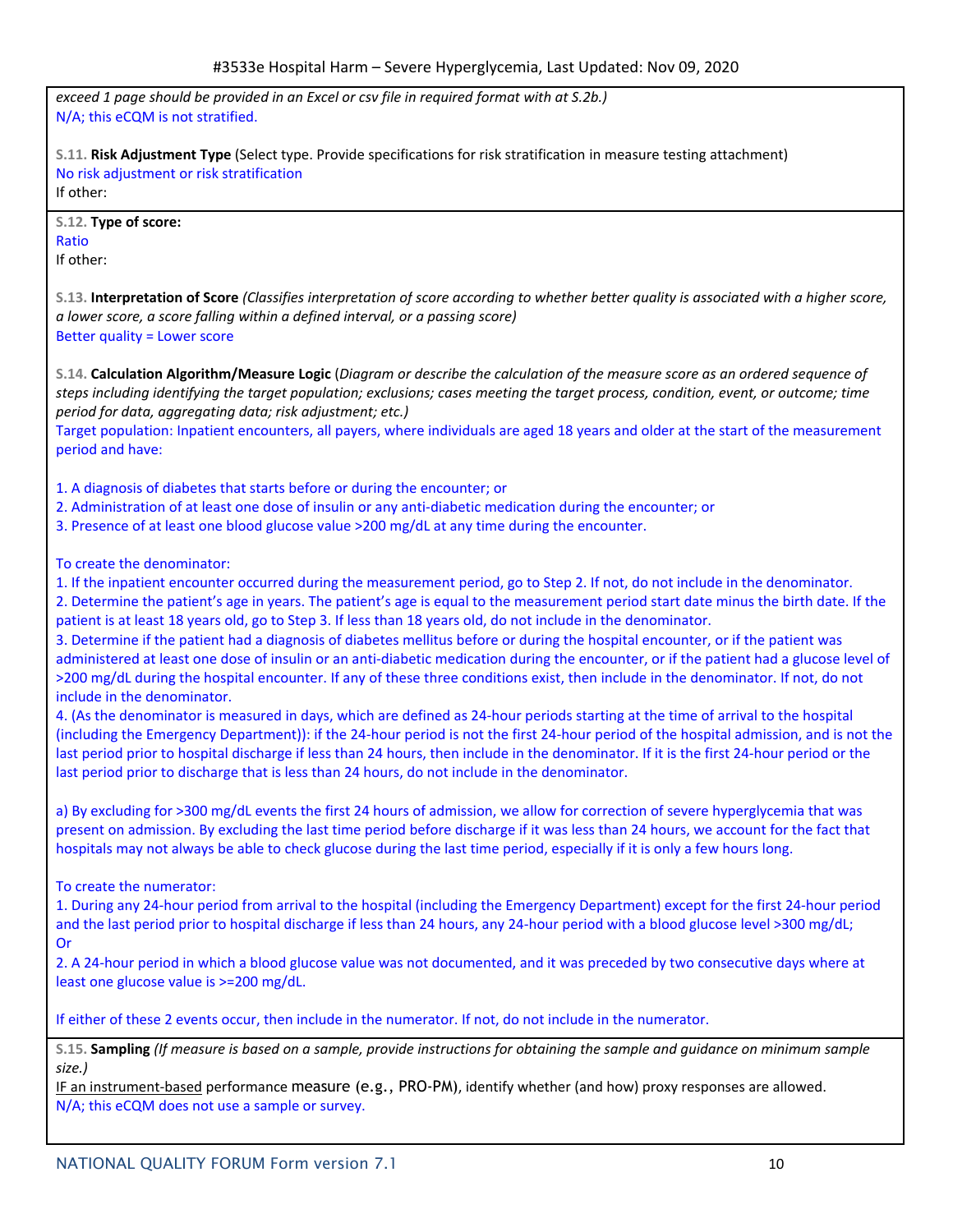S.16. Survey/Patient-reported data (If measure is based on a survey or instrument, provide instructions for data collection and *guidance on minimum response rate.)*

Specify calculation of response rates to be reported with performance measure results.

N/A; this eCQM does not use a sample or survey.

**S.17. Data Source** *(Check ONLY the sources for which the measure is SPECIFIED AND TESTED). If other, please describe in S.18.* Electronic Health Records

S.18. Data Source or Collection Instrument (Identify the specific data source/data collection instrument (e.g. name of database, *clinical registry, collection instrument, etc., and describe how data are collected.)*

IF instrument-based, identify the specific instrument(s) and standard methods, modes, and languages of administration. Hospitals collect EHR data using certified electronic health record technology (CEHRT). The measure authoring tool (MAT) output, which includes the human readable and XML artifacts of the clinical quality language (CQL) for the eCQM are contained in the specifications attached. No additional tools are used for data collection for eCQMs.

S.19. Data Source or Collection Instrument (available at measure-specific Web page URL identified in S.1 OR in attached appendix at *A.1)*

No data collection instrument provided

S.20. Level of Analysis (Check ONLY the levels of analysis for which the measure is SPECIFIED AND TESTED) Facility

**S.21. Care Setting** *(Check ONLY the settings for which the measure is SPECIFIED AND TESTED)* Inpatient/Hospital

If other:

S.22. COMPOSITE Performance Measure - Additional Specifications (Use this section as needed for aggregation and weighting rules, *or calculation of individual performance measures if not individually endorsed.)* N/A

## **2. Validity – See attached Measure Testing Submission Form**

Hospital\_Harm\_Hyperglycemia\_Testing\_Attachment\_7.29.19.docx

## **2.1 For maintenance of endorsement**

Reliability testing: If testing of reliability of the measure score was not presented in prior submission(s), has reliability testing of the measure score been conducted? If yes, please provide results in the Testing attachment. Please use the most current version of the testing attachment (v7.1). Include information on all testing conducted (prior testing as well as any new testing); use red font to *indicate updated testing.*

## **2.2 For maintenance of endorsement**

Has additional empirical validity testing of the measure score been conducted? If yes, please provide results in the Testing attachment. Please use the most current version of the testing attachment (v7.1). Include information on all testing conducted (prior *testing as well as any new testing); use red font to indicate updated testing.*

### **2.3 For maintenance of endorsement**

Risk adjustment: For outcome, resource use, cost, and some process measures, risk-adjustment that includes social risk factors is not prohibited at present. Please update sections 1.8, 2a2, 2b1,2b4.3 and 2b5 in the Testing attachment and S.140 and S.11 in the online submission form. NOTE: These sections must be updated even if social risk factors are not included in the risk-adjustment strategy. You MUST use the most current version of the Testing Attachment (v7.1) -- older versions of the form will not have all required *questions.*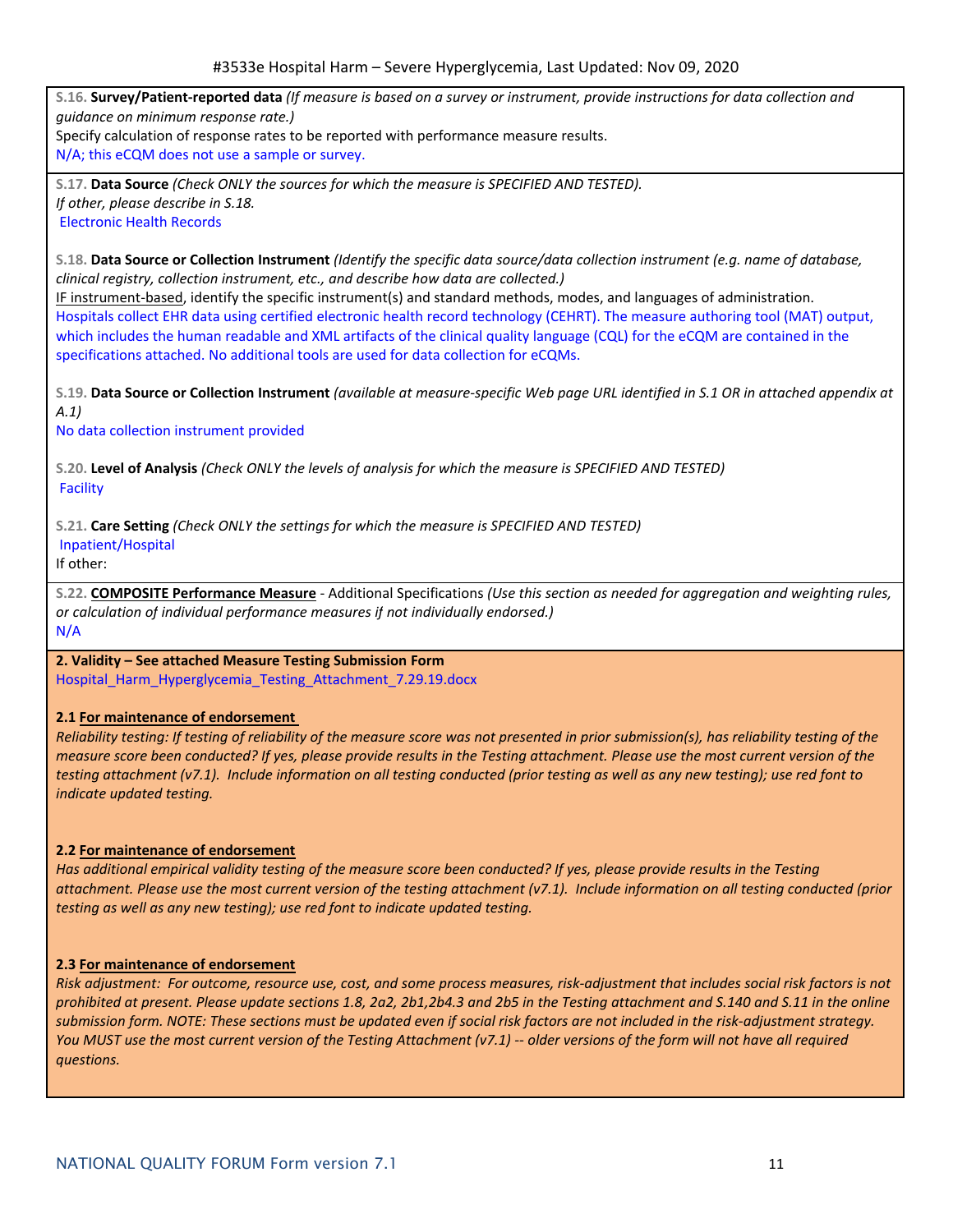## **3. Feasibility**

Extent to which the specifications including measure logic, require data that are readily available or could be captured without undue burden and can be implemented for performance measurement.

## **3a. Byproduct of Care Processes**

For clinical measures, the required data elements are routinely generated and used during care delivery (e.g., blood pressure, lab test, diagnosis, medication order).

## **3a.1. Data Elements Generated as Byproduct of Care Processes.**

Generated or collected by and used by healthcare personnel during the provision of care (e.g., blood pressure, lab value, diagnosis, depression score)

If other:

## **3b. Electronic Sources**

The required data elements are available in electronic health records or other electronic sources. If the required data are not in electronic health records or existing electronic sources, a credible, near-term path to electronic collection is specified.

3b.1. To what extent are the specified data elements available electronically in defined fields (i.e., data elements that are needed *to compute the performance measure score are in defined, computer-readable fields*) Update this field for **maintenance of endorsement**.

ALL data elements are in defined fields in electronic health records (EHRs)

3b.2. If ALL the data elements needed to compute the performance measure score are not from electronic sources, specify a credible, near-term path to electronic capture, OR provide a rationale for using other than electronic sources. For maintenance of **endorsement**, if this measure is not an eMeasure (eCQM), please describe any efforts to develop an eMeasure (eCQM).

3b.3. If this is an eMeasure, provide a summary of the feasibility assessment in an attached file or make available at a measure**specific URL. Please also complete and attach the NQF Feasibility Score Card. Attachment:** Hospital\_Harm\_Hyperglycemia\_Feasibility\_Scorecard-637075211214470286.xlsx

# **3c. Data Collection Strategy**

Demonstration that the data collection strategy (e.g., source, timing, frequency, sampling, patient confidentiality, costs associated with fees/licensing of proprietary measures) can be implemented (e.g., already in operational use, or testing demonstrates that it is ready to put into operational use). For eMeasures, a feasibility assessment addresses the data elements and measure logic and demonstrates the eMeasure can be implemented or feasibility concerns can be adequately addressed.

3c.1. Required for maintenance of endorsement. Describe difficulties (as a result of testing and/or operational use of the measure) regarding data collection, availability of data, missing data, timing and frequency of data collection, sampling, patient **confidentiality, time and cost of data collection, other feasibility/implementation issues.**

**IF instrument-based, consider implications for both individuals providing data (patients, service recipients, respondents) and those whose performance is being measured.**

N/A. This measure is not instrument-based.

3c.2. Describe any fees, licensing, or other requirements to use any aspect of the measure as specified (e.g., value/code set, risk *model, programming code, algorithm)*.

There are no fees associated with the use of this eCQM. Value sets are housed in the Value Set Authority Center (VSAC), which is provided by the National Library of Medicine (NLM), in coordination with the Office of the National Coordinator for Health Information Technology and the Centers for Medicare & Medicaid Services.

Viewing or downloading value sets requires a free Unified Medical Language System® (UMLS) Metathesaurus License, due to usage restrictions on some of the codes included in the value sets.

Individuals interested in accessing value set content can request a UMLS license at (https://uts.nlm.nih.gov/license.html).

## **4. Usability and Use**

NATIONAL QUALITY FORUM Form version 7.1 12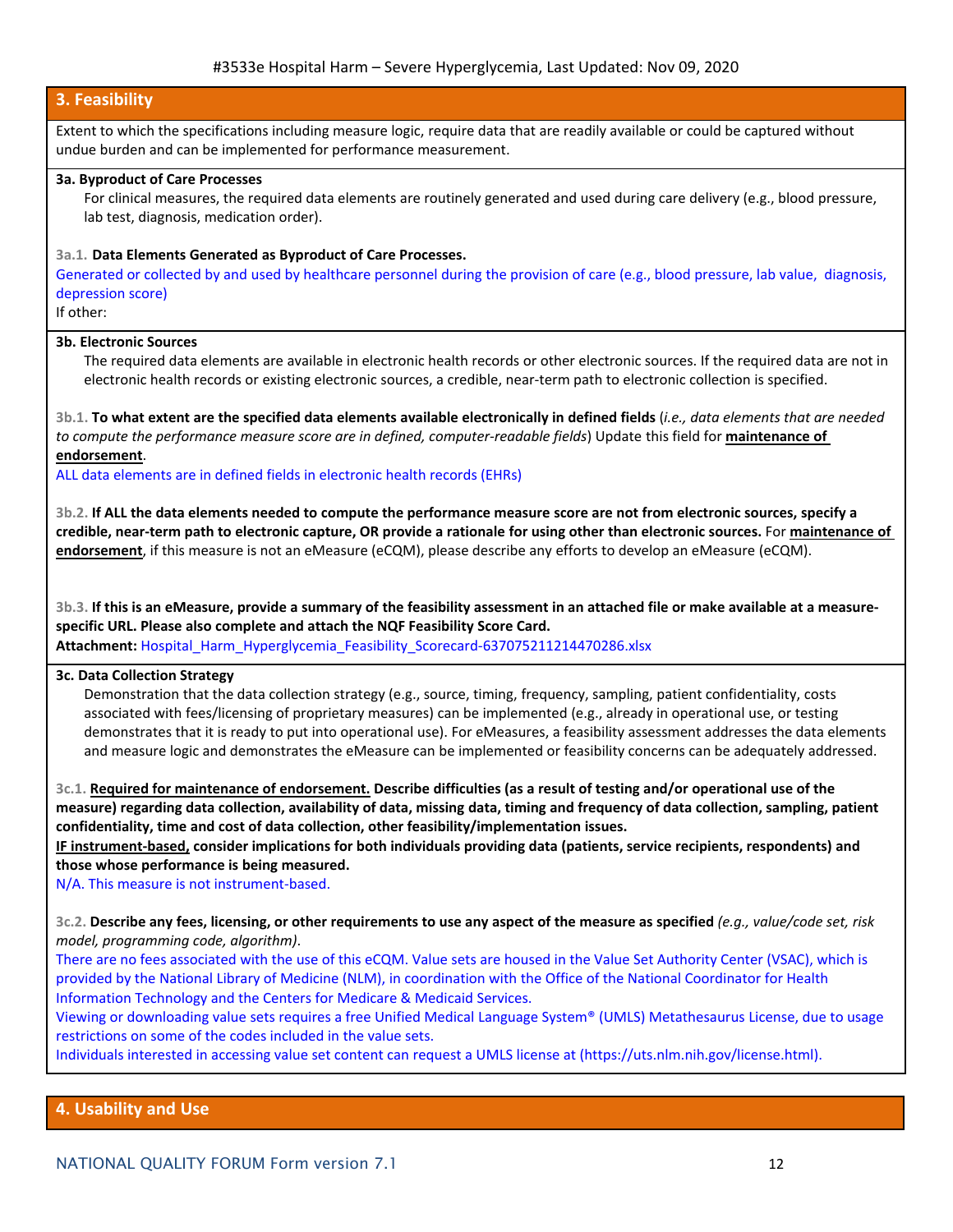Extent to which potential audiences (e.g., consumers, purchasers, providers, policy makers) are using or could use performance results for both accountability and performance improvement to achieve the goal of high-quality, efficient healthcare for individuals or populations.

## **4a. Accountability and Transparency**

Performance results are used in at least one accountability application within three years after initial endorsement and are publicly reported within six years after initial endorsement (or the data on performance results are available). If not in use at the time of initial endorsement, then a credible plan for implementation within the specified timeframes is provided.

## **4.1. Current and Planned Use**

NQF-endorsed measures are expected to be used in at least one accountability application within 3 years and publicly reported *within 6 years of initial endorsement in addition to performance improvement.*

| Specific Plan for Use   | Current Use (for current use provide URL) |
|-------------------------|-------------------------------------------|
| <b>Public Reporting</b> |                                           |
| <b>Payment Program</b>  |                                           |
| Not in use              |                                           |

### **4a1.1 For each CURRENT use, checked above (update for maintenance of endorsement), provide:**

- Name of program and sponsor
- Purpose
- Geographic area and number and percentage of accountable entities and patients included
- Level of measurement and setting

N/A; this eCQM is under endorsement review and is not currently used in any accountability programs.

4a1.2. If not currently publicly reported OR used in at least one other accountability application (e.g., payment program, certification, licensing) what are the reasons? (e.g., Do policies or actions of the developer/steward or accountable entities restrict *access to performance results or impede implementation?*)

This eCQM is not currently publicly reported or used in any accountability programs. However, this measure is being developed for the Hospital Inpatient Quality Reporting (HIQR) and the Promoting Interoperability (PI) for Eligible Hospitals and Critical Access Hospitals programs pending NQF endorsement, MAP pre-rulemaking evaluation, and the CMS rulemaking process.

4a1.3. If not currently publicly reported OR used in at least one other accountability application, provide a credible plan for implementation within the expected timeframes -- any accountability application within 3 years and publicly reported within 6 years of initial endorsement. (Credible plan includes the specific program, purpose, intended audience, and timeline for implementing the measure within the specified timeframes. A plan for accountability applications addresses mechanisms for data *aggregation and reporting.*)

N/A; the measure is not in current use. This measure is being developed for the Hospital Inpatient Quality Reporting (HIQR) and the Promoting Interoperability (PI) for Eligible Hospitals and Critical Access Hospitals programs pending NQF endorsement, MAP prerulemaking evaluation, and the CMS rulemaking process. CMS also may consider this measure for the Hospital-Acquired Conditions Reduction Program (HAC-RP) at some point in the future pending NQF endorsement, pre-rulemaking and rulemaking processes.

4a2.1.1. Describe how performance results, data, and assistance with interpretation have been provided to those being **measured or other users during development or implementation.**

How many and which types of measured entities and/or others were included? If only a sample of measured entities were **included, describe the full population and how the sample was selected.**

N/A; this measure is not publicly reported nor used in any accountability applications. Implementation is planned pending NQF endorsement, MAP pre-rulemaking evaluation, and the CMS rulemaking process.

4a2.1.2. Describe the process(es) involved, including when/how often results were provided, what data were provided, what **educational/explanatory efforts were made, etc.**

N/A; this measure is not publicly reported nor used in any accountability applications. Implementation is planned pending finalization of the NQF endorsement and CMS rulemaking processes.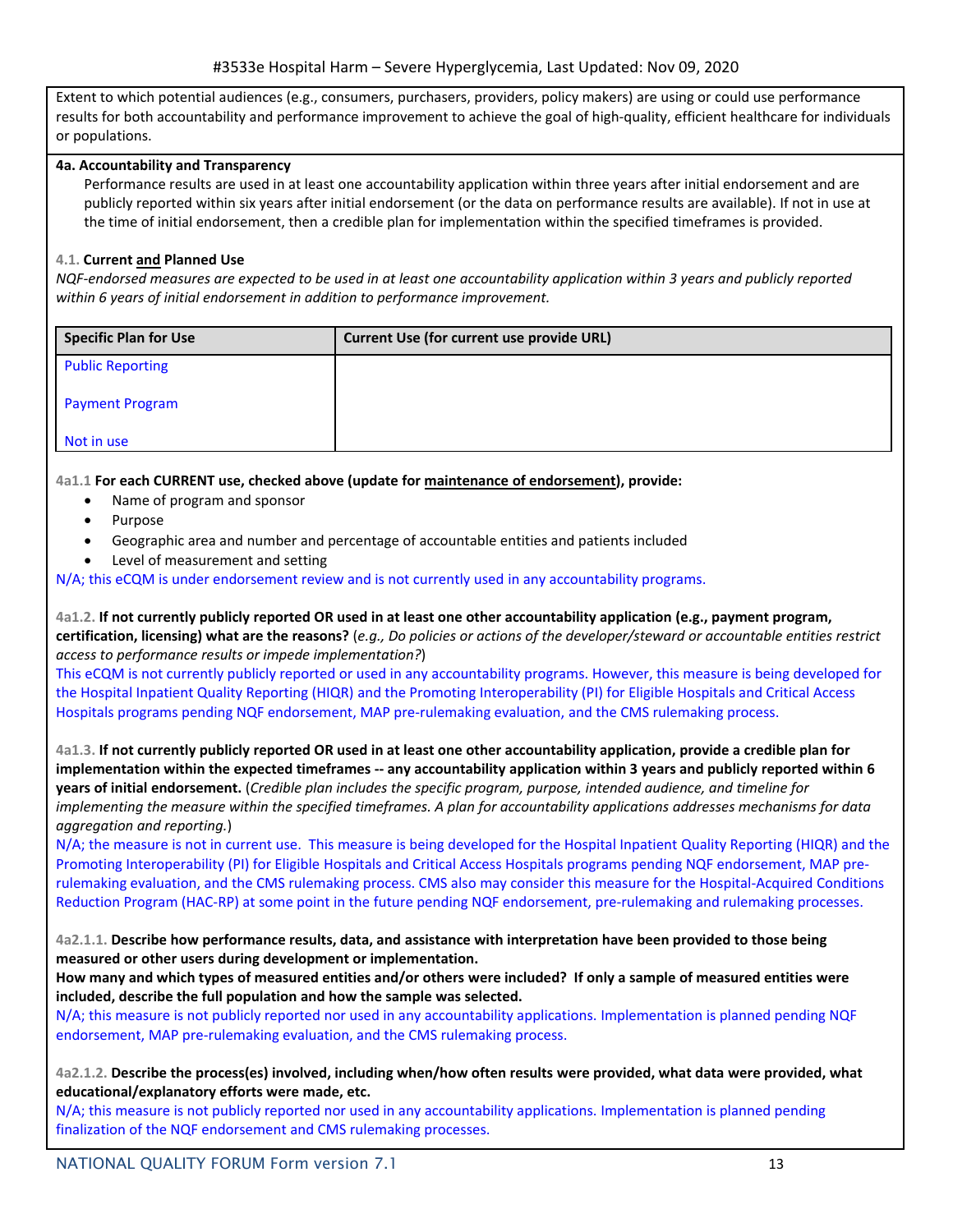## 4a2.2.1. Summarize the feedback on measure performance and implementation from the measured entities and others described **in 4d.1.**

## **Describe how feedback was obtained.**

N/A; this measure is not publicly reported nor used in any accountability applications. Implementation is planned pending finalization of the NQF endorsement, MAP pre-rulemaking considerations, and CMS rulemaking processes.

### **4a2.2.2. Summarize the feedback obtained from those being measured.**

N/A; this measure is not publicly reported nor used in any accountability applications. Implementation is planned pending finalization of the NQF endorsement and CMS rulemaking processes.

## **4a2.2.3. Summarize the feedback obtained from other users**

While this measure does not have usability information from measured entities since it has not been implemented and is being submitted to NQF for endorsement, our team sought input from multiple stakeholder groups throughout the measure development cycle. We follow a transparent measure development process and highly value the feedback received on the measure. During this process, a technical expert panel composed of a variety of stakeholders was engaged at various stages of the development to obtain balanced, expert input. We also solicited and received feedback on the measure through an MMS Blueprint Public Comment Period during development.

## 4a2.3. Describe how the feedback described in 4a2.2.1 has been considered when developing or revising the measure **specifications or implementation, including whether the measure was modified and why or why not.**

As noted above, input received from the TEP was instrumental in the development and specification of this measure. Feedback received during public comment was also explored during the measure testing process.

### **Improvement**

Progress toward achieving the goal of high-quality, efficient healthcare for individuals or populations is demonstrated. If not in use for performance improvement at the time of initial endorsement, then a credible rationale describes how the performance results could be used to further the goal of high-quality, efficient healthcare for individuals or populations.

4b1. Refer to data provided in 1b but do not repeat here. Discuss any progress on improvement (trends in performance results, number and percentage of people receiving high-quality healthcare; Geographic area and number and percentage of accountable **entities and patients included.)**

If no improvement was demonstrated, what are the reasons? If not in use for performance improvement at the time of initial endorsement, provide a credible rationale that describes how the performance results could be used to further the goal of high**quality, efficient healthcare for individuals or populations.**

This is a newly developed eCQM, which is a significant departure from the retired predecessor measure on glycemic control, so there is no time trend information available regarding facility performance improvement. This eCQM is not currently in use in any quality improvement programs, but a primary goal of is measure is to provide hospitals with performance information necessary to implement focused quality improvement efforts.

### **4b2. Unintended Consequences**

The benefits of the performance measure in facilitating progress toward achieving high-quality, efficient healthcare for individuals or populations outweigh evidence of unintended negative consequences to individuals or populations (if such evidence exists).

4b2.1. Please explain any unexpected findings (positive or negative) during implementation of this measure including unintended **impacts on patients.**

We did not identify any unintended consequences during measure development or testing. However, we are committed to monitoring this measure's use and assessing potential unintended consequences for patients over time.

### **4b2.2. Please explain any unexpected benefits from implementation of this measure.**

No unexpected benefits were noted during measure development testing.

# **5. Comparison to Related or Competing Measures**

If a measure meets the above criteria and there are endorsed or new related measures (either the same measure focus or the same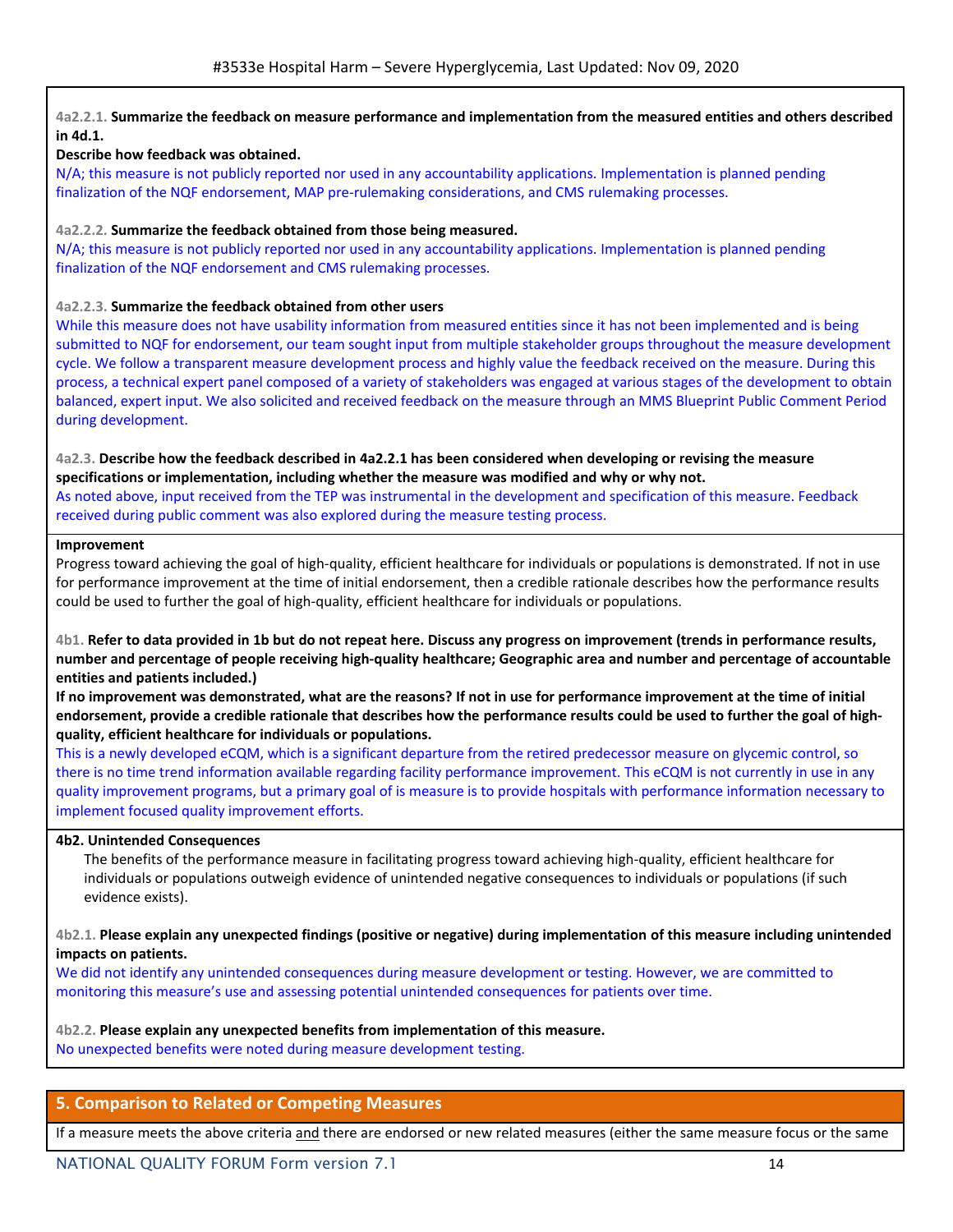| $1133332$ Troppital Harm – Scycle Hyperglyceniia, East Opaatea. Nov 03, Zu                                                                                                                                                                                                                                                                                                                       |
|--------------------------------------------------------------------------------------------------------------------------------------------------------------------------------------------------------------------------------------------------------------------------------------------------------------------------------------------------------------------------------------------------|
| target population) or competing measures (both the same measure focus and the same target population), the measures are<br>compared to address harmonization and/or selection of the best measure.                                                                                                                                                                                               |
| 5. Relation to Other NQF-endorsed Measures<br>Are there related measures (conceptually, either same measure focus or target population) or competing measures (conceptually<br>both the same measure focus and same target population)? If yes, list the NQF # and title of all related and/or competing measures.<br><b>No</b>                                                                  |
| 5.1a. List of related or competing measures (selected from NQF-endorsed measures)                                                                                                                                                                                                                                                                                                                |
| 5.1b. If related or competing measures are not NQF endorsed please indicate measure title and steward.                                                                                                                                                                                                                                                                                           |
| 5a. Harmonization of Related Measures<br>The measure specifications are harmonized with related measures;<br><b>OR</b><br>The differences in specifications are justified                                                                                                                                                                                                                        |
| 5a.1. If this measure conceptually addresses EITHER the same measure focus OR the same target population as NQF-endorsed<br>measure(s):<br>Are the measure specifications harmonized to the extent possible?                                                                                                                                                                                     |
| 5a.2. If the measure specifications are not completely harmonized, identify the differences, rationale, and impact on<br>interpretability and data collection burden.<br>N/A                                                                                                                                                                                                                     |
| <b>5b. Competing Measures</b><br>The measure is superior to competing measures (e.g., is a more valid or efficient way to measure);<br><b>OR</b><br>Multiple measures are justified.                                                                                                                                                                                                             |
| 5b.1. If this measure conceptually addresses both the same measure focus and the same target population as NQF-endorsed<br>measure(s):<br>Describe why this measure is superior to competing measures (e.g., a more valid or efficient way to measure quality); OR provide<br>a rationale for the additive value of endorsing an additional measure. (Provide analyses when possible.)<br>N/A    |
|                                                                                                                                                                                                                                                                                                                                                                                                  |
| <b>Appendix</b>                                                                                                                                                                                                                                                                                                                                                                                  |
| A.1 Supplemental materials may be provided in an appendix. All supplemental materials (such as data collection instrument or<br>methodology reports) should be organized in one file with a table of contents or bookmarks. If material pertains to a specific<br>submission form number, that should be indicated. Requested information should be provided in the submission form and required |

**Contact Information**

**Attachment:**

- **Co.1 Measure Steward (Intellectual Property Owner):** Centers for Medicare & Medicaid Services
- **Co.2 Point of Contact:** Helen, Dollar-Maples, Helen.Dollar-Maples@cms.hhs.gov, 410-786-7214-
- **Co.3 Measure Developer if different from Measure Steward:** IMPAQ International, LLC

attachments. There is no guarantee that supplemental materials will be reviewed.

**Co.4 Point of Contact:** Stacie, Schilling, nqf@impaqint.com, 443-259-5133-

# **Additional Information**

**Ad.1 Workgroup/Expert Panel involved in measure development**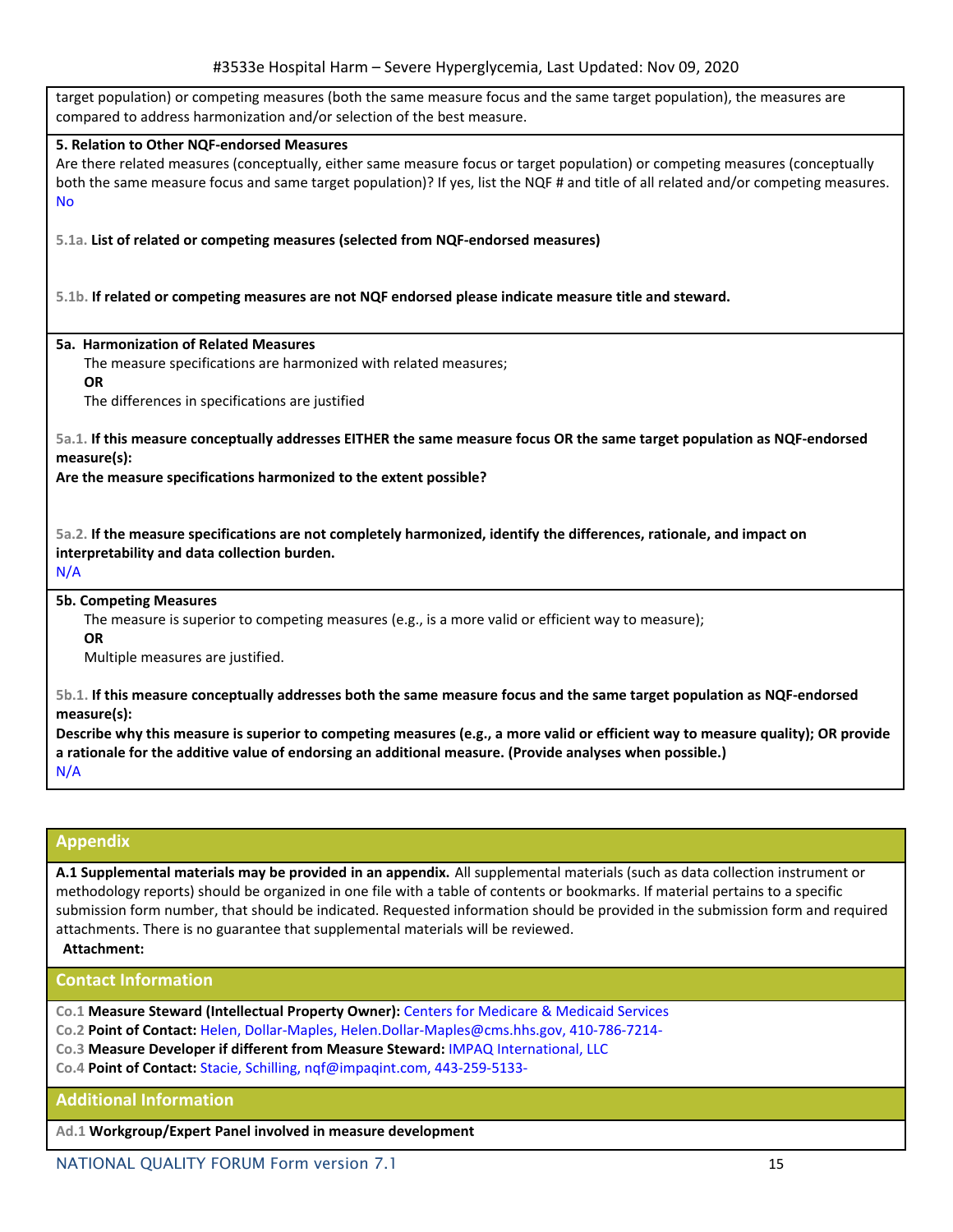Provide a list of sponsoring organizations and workgroup/panel members' names and organizations. Describe the members' role **in measure development.** Technical Expert Panel Members David Baker, MD, MPH, The Joint Commission Cynthia Barnard, PhD, MBA, MSJS, Northwestern Memorial Healthcare Lisa Freeman, BA, Connecticut Center for Patient Safety Patrick Guffey, MD, University of Colorado Department of Anesthesiology David Hopkins, MS, PhD, Stanford University Kevin Kavanagh, MD, MS, Health Watch USA Joseph Kunisch, PhD, RN-BC, Memorial Hermann Hospital System Timothy Lowe, PhD, Premier Inc. Christine (Chris) Norton, MA, Patient/Consumer/Caregiver Amita Rastogi, MD, MHA, CHE, MS, Remedy Partners Karen Zimmer, MD, MPH, Jefferson School of Population Health Julia Hallisy, The Empowered Patient Coalition (served from March 2017 to September 2017) Jennifer Meddings, MD, MSc, University of Michigan Health System (served from March 2017 to October 2018) Eric Thomas, MD, MPH, McGovern Medical School at University of Texas Health (served from March 2017 to October 2018) Technical Advisory Group Members Andy Anderson, MD, MBA, FACP, RWJBarnabas Health and Rutgers University J. Matthew Austin, MS, PhD, John Hopkins Medicine Ann Borzecki, MD, MPH, Department of Veteran´s Affairs John Bott, MSSW, MBA, The Leapfrog Group Kyle Bruce, DPM, MPH, Riverbend Medical Group David C. Chang, PhD, MPH, MBA, Massachusetts General Hospital, Harvard Medical School Hazel R. Crews, MHA, MHS, CPHQ, Indiana University Health Melissa Danforth, BA, The Leapfrog Group Richard Dutton, MD, MBA, United States Anesthesia Partners Marybeth Foglia, RN, PhD, MA, Veterans Health Administration Jeff Giullian, MD, MBA, DaVita Kidney Care Maryellen Guinan, JD, America´s Essential Hospitals Kate Kovich, MS, OTL, CPPS, Advocate Health Care David Levine, MD, FACEP, Vizient Center for Advanced Analytics and Informatics Karen Lynch, E, BSN, Massachusetts General Hospital Milisa Manojlovich, PhD, RN, University of Michigan Barbara Pelletreau, RN, MPH, Dignity Health Marc Philip Pimentel, T.M.D., Brigham and Women´s Hospital Christine Sammer, DrPH, RN, CPPS, FACHE, Adventist Health System Brett Stauffer, MD, MHS, Baylor Scott and White Health Brooks Udelsman, MD/MHS, Massachusetts General Hospital Boback Ziaeian, MD, PhD, UCLA Similar to the TEP, these Technical Advisory Group members responded to the posted Call for TEP members. The Technical Advisory Group was used in a manner similar to a TEP, providing feedback on clinical acceptability of measure specifications and feasibility of the measure. **Measure Developer/Steward Updates and Ongoing Maintenance Ad.2 Year the measure was first released: Ad.3 Month and Year of most recent revision: Ad.4 What is your frequency for review/update of this measure?** We anticipate annual updates and potentially triannual endorsement maintenance cycles.

**Ad.5 When is the next scheduled review/update for this measure?**

**Ad.6 Copyright statement:** Limited proprietary coding is contained in the Measure specifications for user convenience. Users of proprietary code sets should obtain all necessary licenses from the owners of the code sets. CPT(R) contained in the Measure specifications is copyright 2004-2016 American Medical Association. LOINC(R) copyright 2004-2016 Regenstrief Institute, Inc. This material contains SNOMED Clinical Terms(R) (SNOMED CT[R]) copyright 2004-2016 International Health Terminology Standards